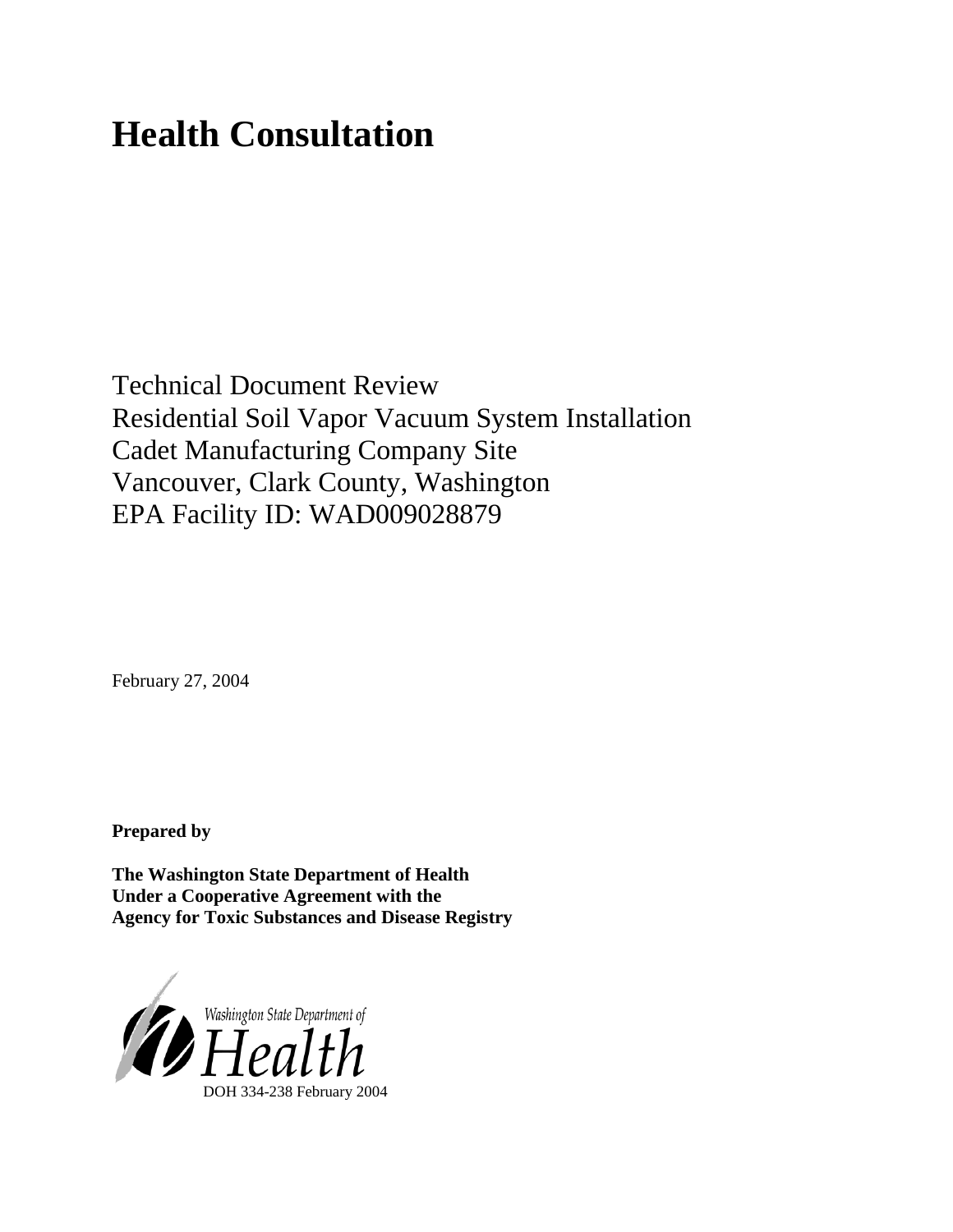#### **Foreword**

The Washington State Department of Health (DOH) has prepared this health consultation in cooperation with the Agency for Toxic Substances and Disease Registry (ATSDR). ATSDR is part of the U.S. Department of Health and Human Services and is the principal federal public health agency responsible for health issues related to hazardous waste. This health consultation was prepared in accordance with methodologies and guidelines developed by ATSDR.

The purpose of a health consultation is to identify and prevent harmful human health effects resulting from exposure to hazardous substances in the environment. Health consultations focus on specific health issues so that DOH can respond to requests from concerned residents or agencies for health information on hazardous substances. DOH evaluates sampling data collected from a hazardous waste site, determines whether exposures have occurred or could occur, reports any potential harmful effects, and recommends actions to protect public health. The findings in this report are relevant to conditions at the site during the time of this health consultation, and should not necessarily be relied upon if site conditions or land use changes in the future.

For additional information or questions regarding DOH or the contents of this health consultation, please call the health advisor who prepared this document:

Barbara J. Trejo Washington State Department of Health Office of Environmental Health Assessments P.O. Box 47846 Olympia, WA 98504-7846 (360) 236-3373 1-877-485-7316 Website: [www.doh.wa.gov/](http://www.doh.wa.gov/consults)consults

For more information about ATSDR, contact the ATSDR Information Center at 1-888-422-8737 or visit the agency's Web site: www.atsdr.cdc.gov.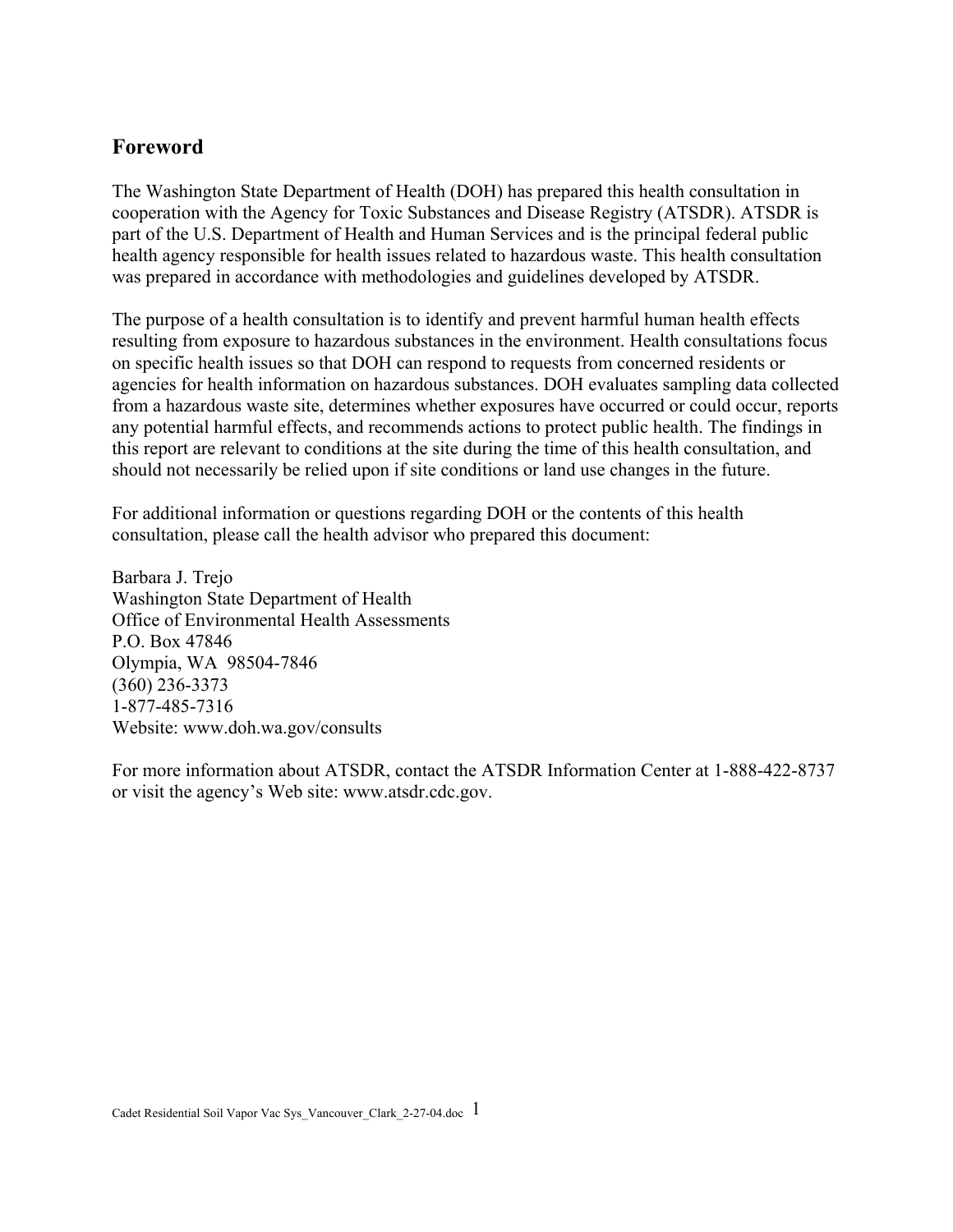# **Glossary**

| Acute                                                                               | Occurring over a short time [compare with chronic].                                                                                                                                                                                                                                              |
|-------------------------------------------------------------------------------------|--------------------------------------------------------------------------------------------------------------------------------------------------------------------------------------------------------------------------------------------------------------------------------------------------|
| <b>Agency for Toxic</b><br><b>Substances and Disease</b><br><b>Registry (ATSDR)</b> | The principal federal public health agency involved with hazardous waste<br>issues, responsible for preventing or reducing the harmful effects of<br>exposure to hazardous substances on human health and quality of life.<br>ATSDR is part of the U.S. Department of Health and Human Services. |
| Chronic                                                                             | Occurring over a long time (more than 1 year) [compare with <b>acute</b> ].                                                                                                                                                                                                                      |
| Contaminant                                                                         | A substance that is either present in an environment where it does not<br>belong or is present at levels that might cause harmful (adverse) health<br>effects.                                                                                                                                   |
| <b>Dermal Contact</b>                                                               | Contact with (touching) the skin (see route of exposure).                                                                                                                                                                                                                                        |
| <b>Environmental Protection</b><br><b>Agency (EPA)</b>                              | United States Environmental Protection Agency.                                                                                                                                                                                                                                                   |
| <b>Exposure</b>                                                                     | Contact with a substance by swallowing, breathing, or touching the skin or<br>eyes. Exposure may be short-term [acute exposure], of intermediate<br>duration, or long-term [chronic exposure].                                                                                                   |
| Groundwater                                                                         | Water beneath the earth's surface in the spaces between soil particles and<br>between rock surfaces [compare with surface water].                                                                                                                                                                |
| <b>Hazardous substance</b>                                                          | Any material that poses a threat to public health and/or the environment.<br>Typical hazardous substances are materials that are toxic, corrosive,<br>ignitable, explosive, or chemically reactive.                                                                                              |
| Indeterminate public<br>health hazard                                               | The category used in ATSDR's public health assessment documents when<br>a professional judgment about the level of health hazard cannot be made<br>because information critical to such a decision is lacking.                                                                                   |
| Ingestion                                                                           | The act of swallowing something through eating, drinking, or mouthing<br>objects. A hazardous substance can enter the body this way [see route of<br>exposure].                                                                                                                                  |
| Inhalation                                                                          | The act of breathing. A hazardous substance can enter the body this way<br>[see route of exposure].                                                                                                                                                                                              |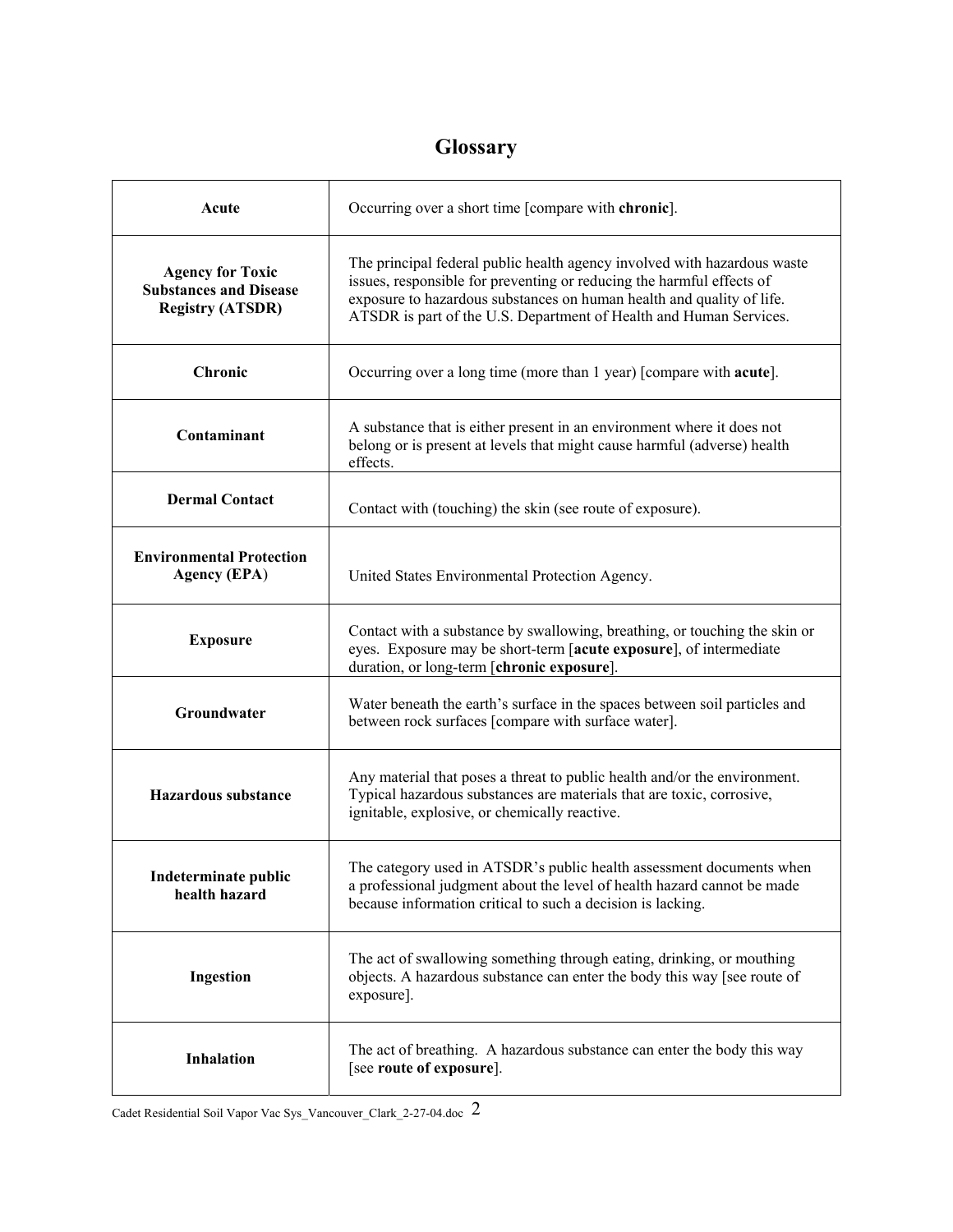| Media                               | Soil, water, air, plants, animals, or any other part of the environment that<br>can contain contaminants.                                                                                                                                                                                               |
|-------------------------------------|---------------------------------------------------------------------------------------------------------------------------------------------------------------------------------------------------------------------------------------------------------------------------------------------------------|
| No apparent public health<br>hazard | A category used in ATSDR's public health assessments for sites where<br>human exposure to contaminated media might be occurring, might have<br>occurred in the past, or might occur in the future, but where the exposure is<br>not expected to cause any harmful health effects.                       |
| Plume                               | A volume of a substance that moves from its source to places farther away<br>from the source. Plumes can be described by the volume of air or water<br>they occupy and the direction they move. For example, a plume can be a<br>column of smoke from a chimney or a substance moving with groundwater. |
| Route of exposure                   | The way people come into contact with a hazardous substance. Three<br>routes of exposure are breathing [inhalation], eating or drinking [ingestion],<br>or contact with the skin [dermal contact].                                                                                                      |
| <b>Surface Water</b>                | Water on the surface of the earth, such as in lakes, rivers, streams, ponds,<br>and springs [compare with groundwater].                                                                                                                                                                                 |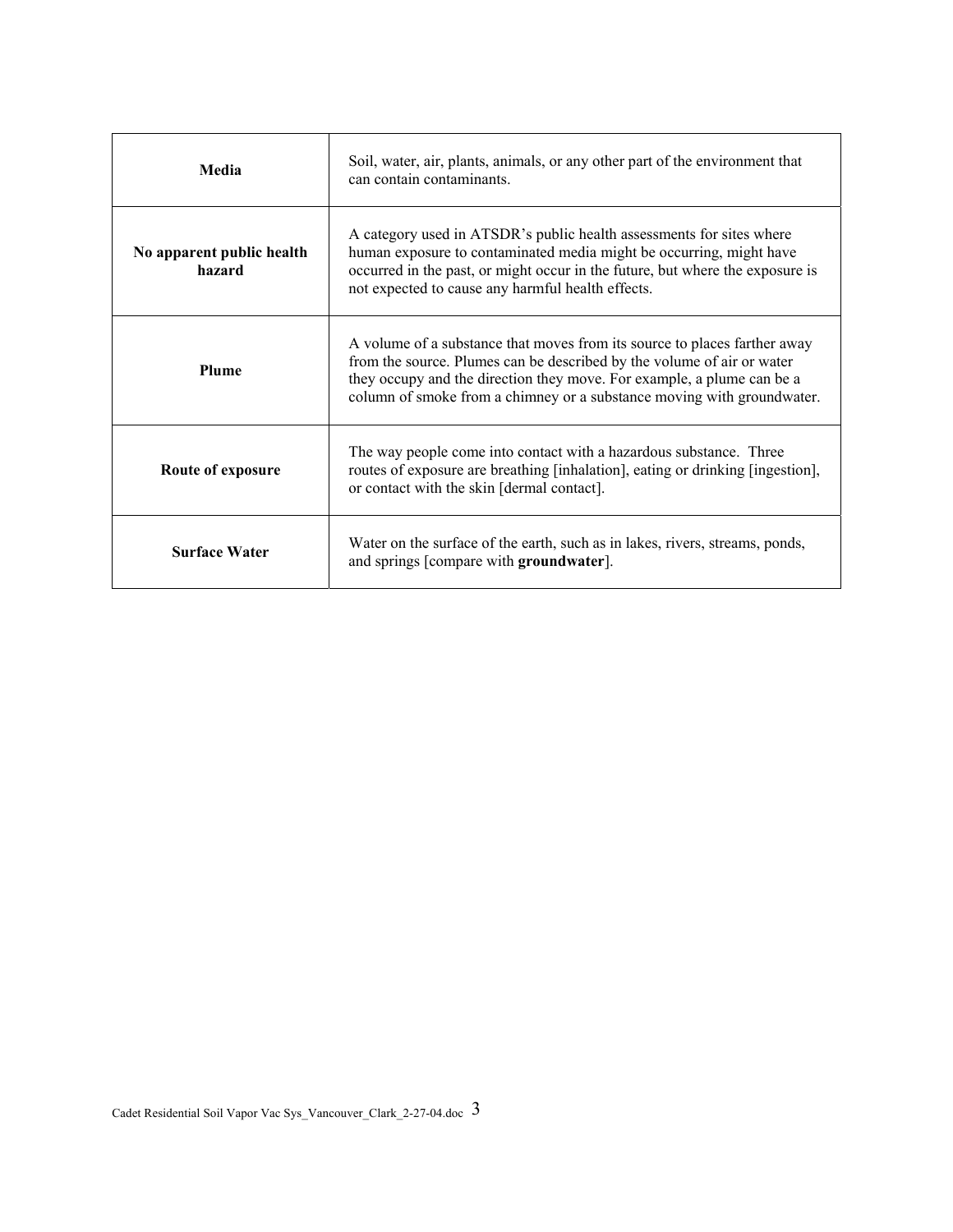# **Background and Statement of Issues**

The Washington State Department of Health (DOH) has prepared this health consultation report to summarize the results of its technical review of the *Work Plan for Residential Soil Vapor*  Vacuum System Installation, dated August 4, 2003.<sup>1</sup> The work plan, which DOH received on September 11, 2003, includes a letter and bid package for the installation of sub-slab soil vapor vacuum systems and/or crawlspace air venting systems at six homes in the Fruit Valley Neighborhood (FVN). DOH was compelled to conduct this review because of the health concerns posed by the chlorinated solvent contaminated groundwater that has migrated from the nearby Cadet Manufacturing Company (Cadet) property to the nearby FVN. The contaminated groundwater is a potential source of indoor air contaminants. DOH prepares health consultations under a cooperative agreement with the Agency for Toxic Substances and Disease Registry (ATSDR).

The predominant chlorinated solvents found in groundwater below the FVN include trichlorothylene (TCE) and tetrachloroethylene (PCE). Other chlorinated solvents, including 1,1 dichloroethene (1,1-DCE), have also been detected. Chlorinated solvents have also been detected in indoor air at some FVN homes at levels that exceed background levels typically expected in a residential structure suggesting that contaminated groundwater is the source. Three of the six homes proposed for the sub-slab vapor vacuum system installation are homes that DOH recommended that exposures to chlorinated solvents migrating from groundwater to indoor air be eliminated. $2$ 

Basements underlay three of the six homes, while two homes are underlain by a crawlspace. One of the homes has a combination basement and two crawlspaces. Sub-slab soil vapor vacuum systems were planned for homes with basements.<sup>1</sup> Although these sub-slab systems were originally designed and used for radon mitigation, they have more recently been used to reduce or eliminate vapors migrating from contaminated environmental media (e.g., groundwater) into indoor air. Air venting systems are proposed for homes with crawlspaces to pull ambient air through the crawlspace to remove potential contaminants.<sup>1</sup>

DOH began its preliminary review of the work plan for the sub-slab soil vapor vacuum system and crawlspace air venting systems on September 15, 2003, four days after receiving the plan. On that same day, DOH learned that all of the systems had already been installed.<sup>3</sup> On September 16, DOH notified the Washington State Department of Ecology (Ecology) about possible problems with these installations that could result in potential health risks (personal communication, Craig Rankine, Washington State Department of Ecology, September 16, 2003). DOH identified these potential problems after reviewing the Environmental Protection Agency (EPA's) radon mitigation standards.4 DOH's concerns about the systems were also summarized in a draft health consultation that was sent to Ecology on November 17, 2003.<sup>5</sup> DOH considers the radon mitigation standards as relevant and appropriate criteria when evaluating the adequacy of the sub-slab soil vapor vacuum system and crawlspace air venting systems designs developed by Cadet since the goal, in both cases, is to prevent migration of potentially harmful levels of subsurface contaminants into indoor air.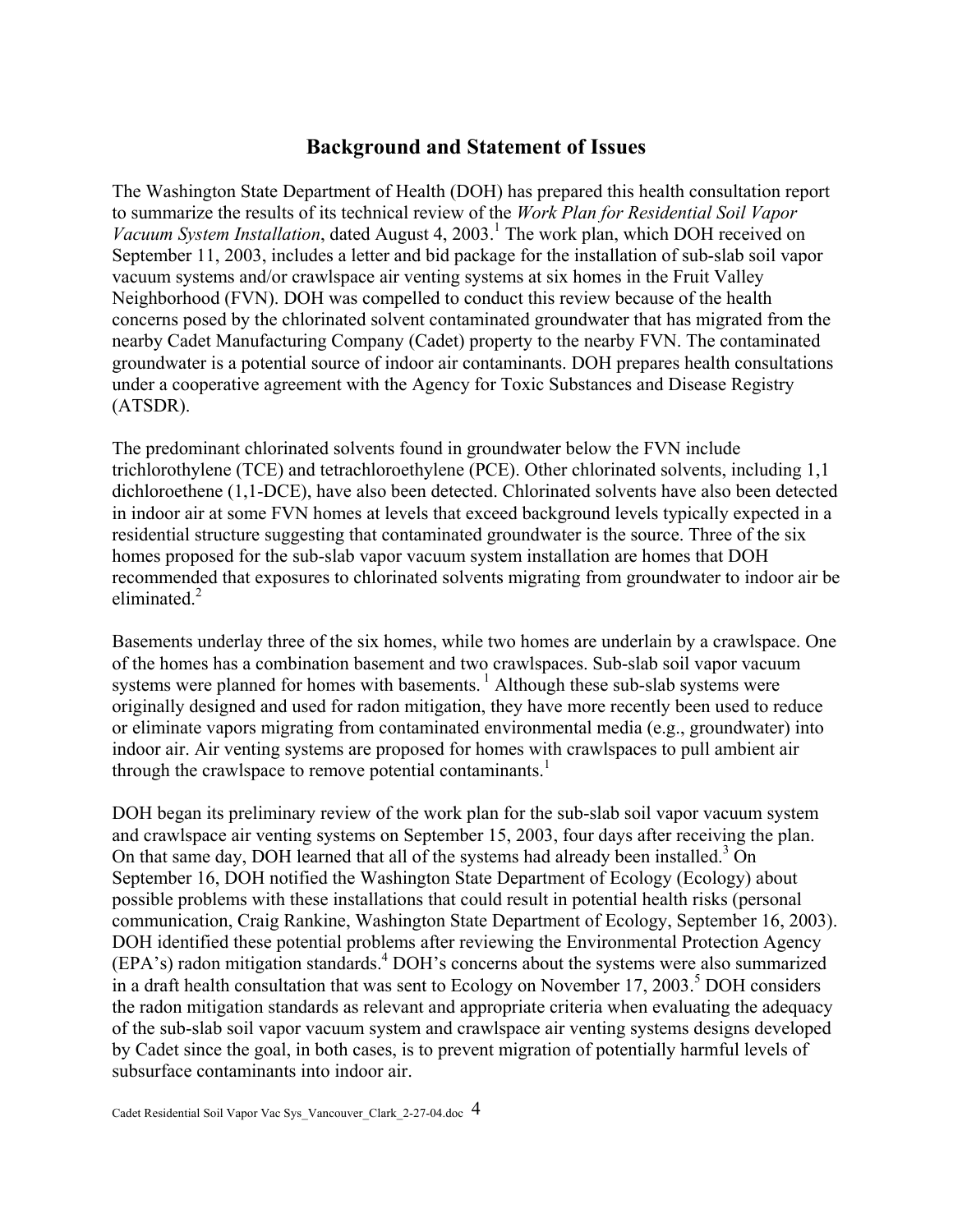#### **Discussion**

Installing remediation systems in homes with potentially elevated levels of chlorinated solvents in indoor air associated with subsurface contamination is a good step for reducing potential inhalation exposures to contaminants. Such systems have been installed throughout the country to reduce radon levels in indoor air. As mentioned previously, these systems have more recently been used to reduce or eliminate vapors migrating from contaminated environmental media (e.g., groundwater) into indoor air. EPA developed radon mitigation standards to provide radon mitigation contractors with uniform standards for ensuring quality and effective design, installation, and evaluation of radon mitigation systems in residential buildings three stories or less in height. The standards describe minimum and recommended provisions for installing such systems in homes with basements and crawlspaces, and provide a basis for evaluating the quality of these installations.<sup>4</sup>

Although the sub-slab soil vapor vacuum systems and crawlspace air venting equipment installed by Cadet are similar in design to radon mitigation systems, the radon mitigation standards are not referenced in the Cadet work plan for the residential systems. As mentioned above, these standards appear to be relevant and appropriate requirements to ensure that these systems, when installed, do not pose a potential health threat to residents. In addition, a number of the required elements of the standards are either not addressed in the plan (e.g., backdrafting of furnaces and other combustion appliances) or do not appear to have been considered (e.g., requirement that vent fans in basements where soil depressurization is occurring is unacceptable; warning system to alert residents if the equipment fails).

Ecology reports that it has briefly discussed the EPA radon mitigation standards issue with Cadet after DOH raised the issue on September 16. However, as of February 19, 2004, Ecology has not received a response from Cadet to indicate how these standards were used during the design and installation, and how the standards will be used in the future during subsequent monitoring.

#### *Child Health Considerations*

The goal of the Cadet residential soil vapor vacuum systems and crawlspace air venting systems is to reduce chlorinated solvent concentrations in indoor air at six homes in the FVN. These homes are buildings where children could potentially be exposed to chlorinated solvents migrating from contaminated groundwater to indoor air. Children may be uniquely vulnerable to the hazardous effects of environmental contaminants. Children breathe more air per pound of body weight than do adults resulting in higher levels of exposure to contaminants in air. Additionally, the fetus may be highly sensitive to many chemicals, particularly with respect to potential impact on childhood development. For these reasons, DOH has determined that it is very important to consider the effects these sub-slab soil vapor vacuum system and/or crawlspace air venting systems may have on children, as well as other sensitive populations. DOH will continue evaluating these potential exposures as information becomes available.

#### **Conclusions**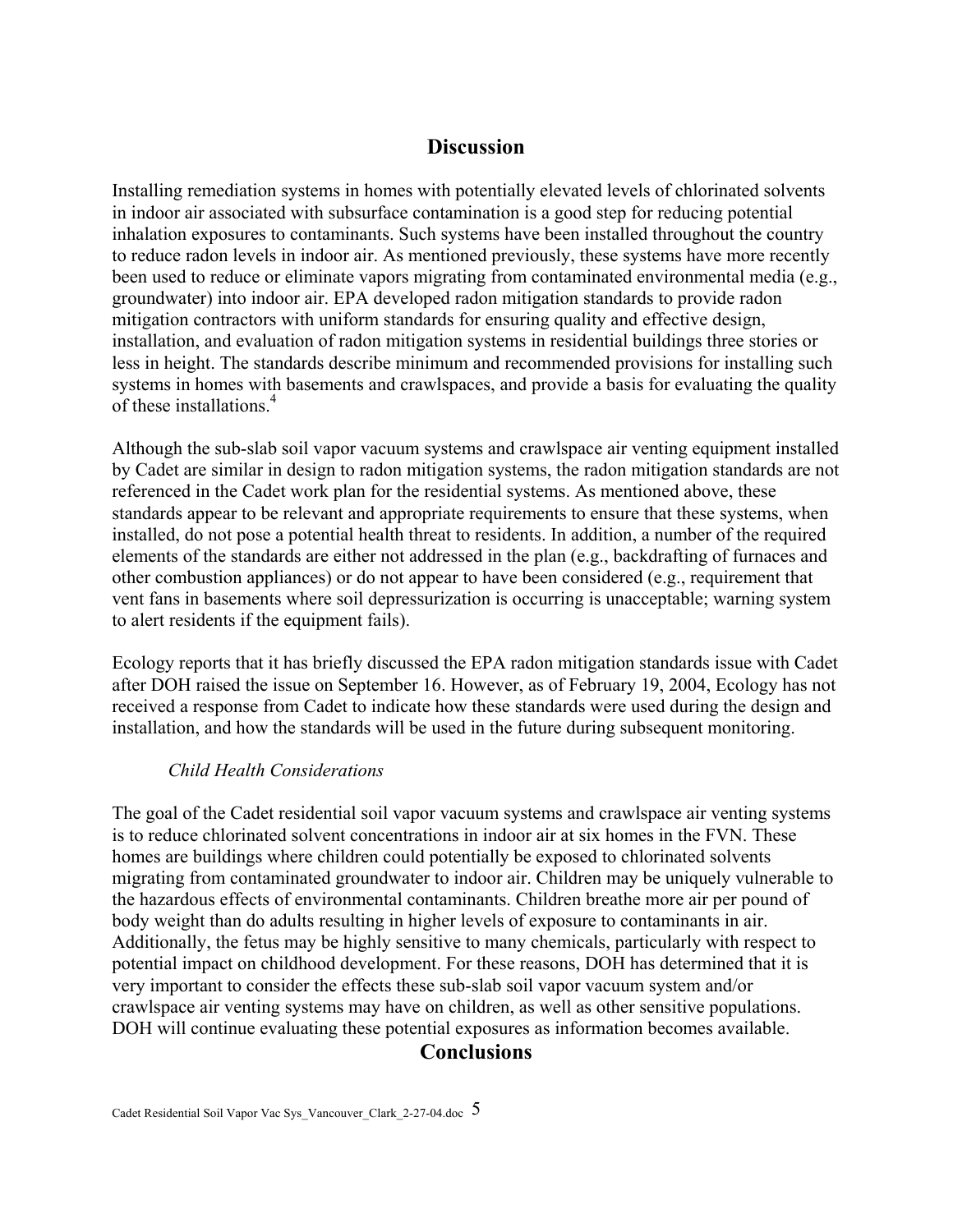The goal of the sub-slab soil vapor vacuum systems and crawlspace air venting systems installed by Cadet at six FVN homes located above the plume of chlorinated solvent contaminated groundwater is to reduce chlorinated solvent levels in indoor air. However, there is uncertainty about the effectiveness of these systems, as described above. These systems, therefore, pose an indeterminate public health hazard.

#### **Recommendations**

DOH recommends that Ecology expeditiously work with Cadet to assure that the soil vapor vacuum systems and crawlspace air venting systems meet or exceed the EPA radon mitigation standards. If the EPA radon mitigation standards have not been met at these homes, DOH recommends that Ecology ask Cadet to upgrade the systems.

Public Health Action Plan

DOH will continue working with Ecology to review and comment on documents associated with the Cadet site.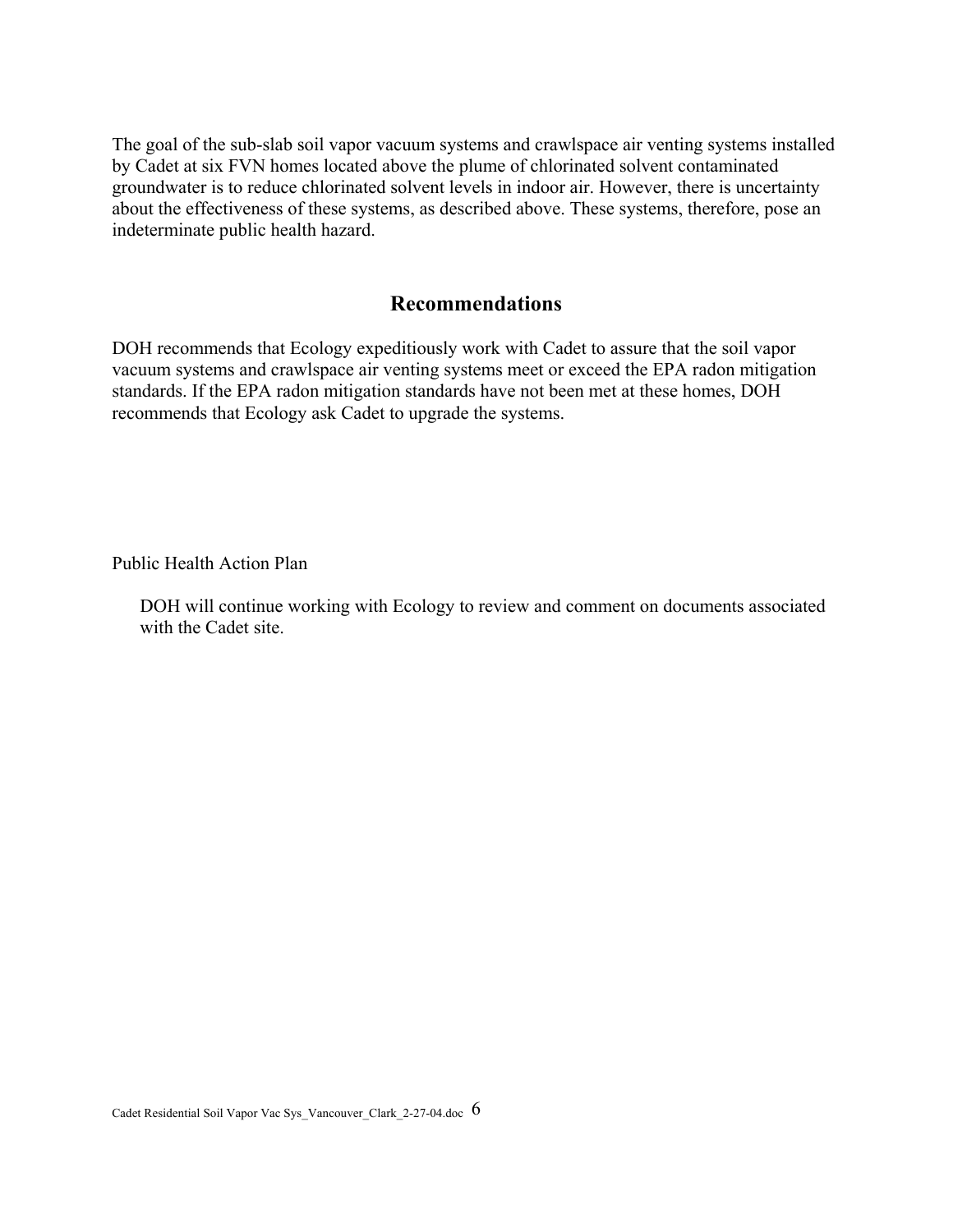#### **Preparer of Report**

Barbara Trejo Washington State Department of Health Office of Environmental Health Assessments Site Assessment Section

#### **Designated Reviewer**

Wayne Clifford, Manager Site Assessment Section Office of Environmental Health Assessments Washington State Department of Health

## **ATSDR Technical Project Officer**

Debra Gable Division of Health Assessment and Consultation Agency for Toxic Substances and Disease Registry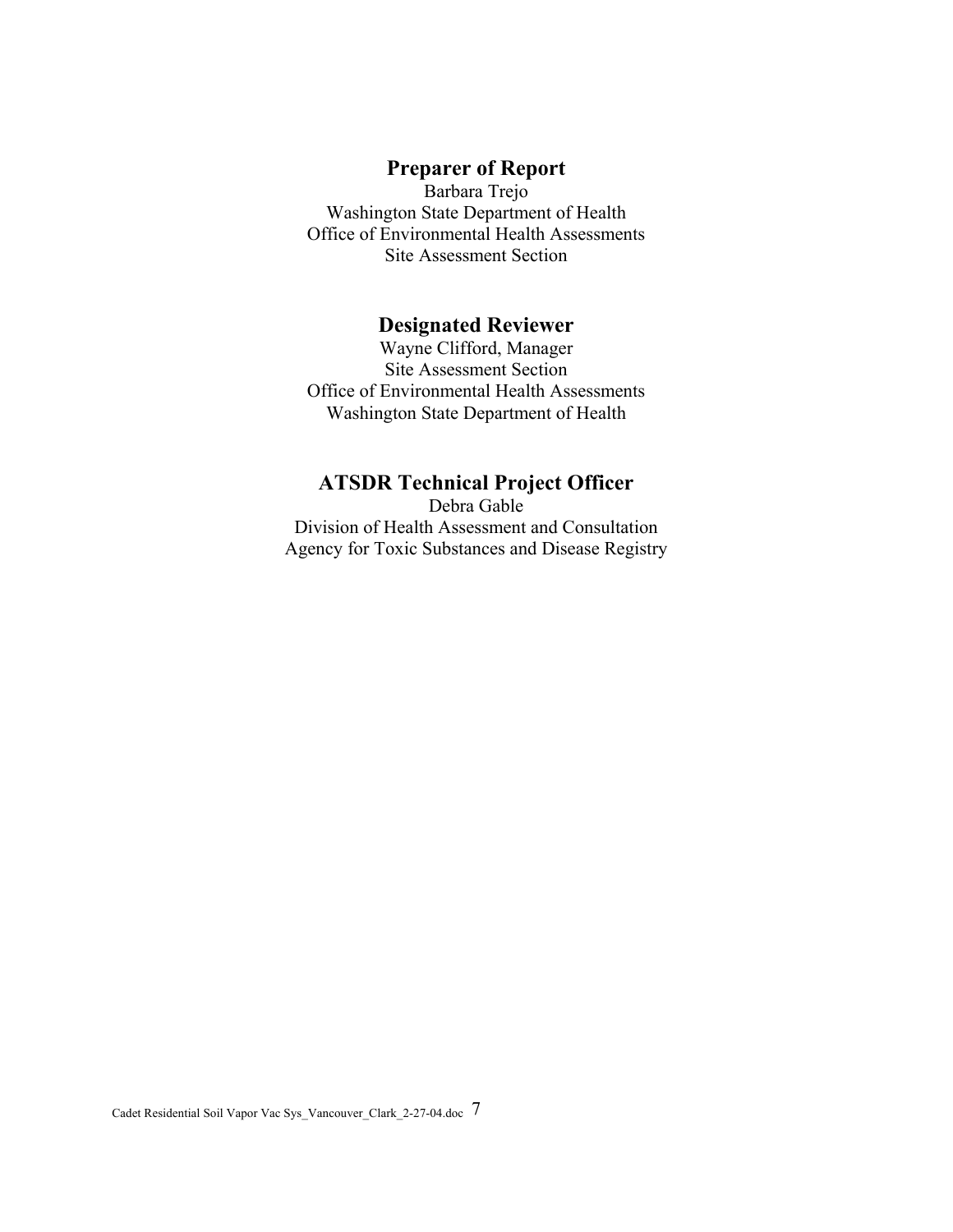## **References**

- 1. AMEC Earth & Environmental, Work plan for residential soil vapor vacuum system installation Cadet Manufacturing Company. Portland, Oregon: AMEC Earth & Environmental; 2003, August 4.
- 2. Washington State Department of Health. Indoor air quality evaluation, Cadet Manufacturing Company site. Olympia, Washington: Washington State Department of Health. 2003 May 6.
- 3. Washington State Department of Ecology. E-mail from Craig Rankine to Barbara Trejo, Washington State Department of Health, concerning residential soil vapor vacuum system installation. Olympia, WA, September 15, 2003.
- 4. U.S. Environmental Protection Agency. Radon mitigation standards. U.S. Environmental Protection Agency. 1994 April.
- 5. Washington State Department of Health. Draft Health Consultation Report, Technical Document Review, Residential Soil Vapor Vacuum System Installation, Cadet Manufacturing Company Site, Vancouver, Washington. Olympia, Washington: Washington State Department of Health. 2003 November 13.